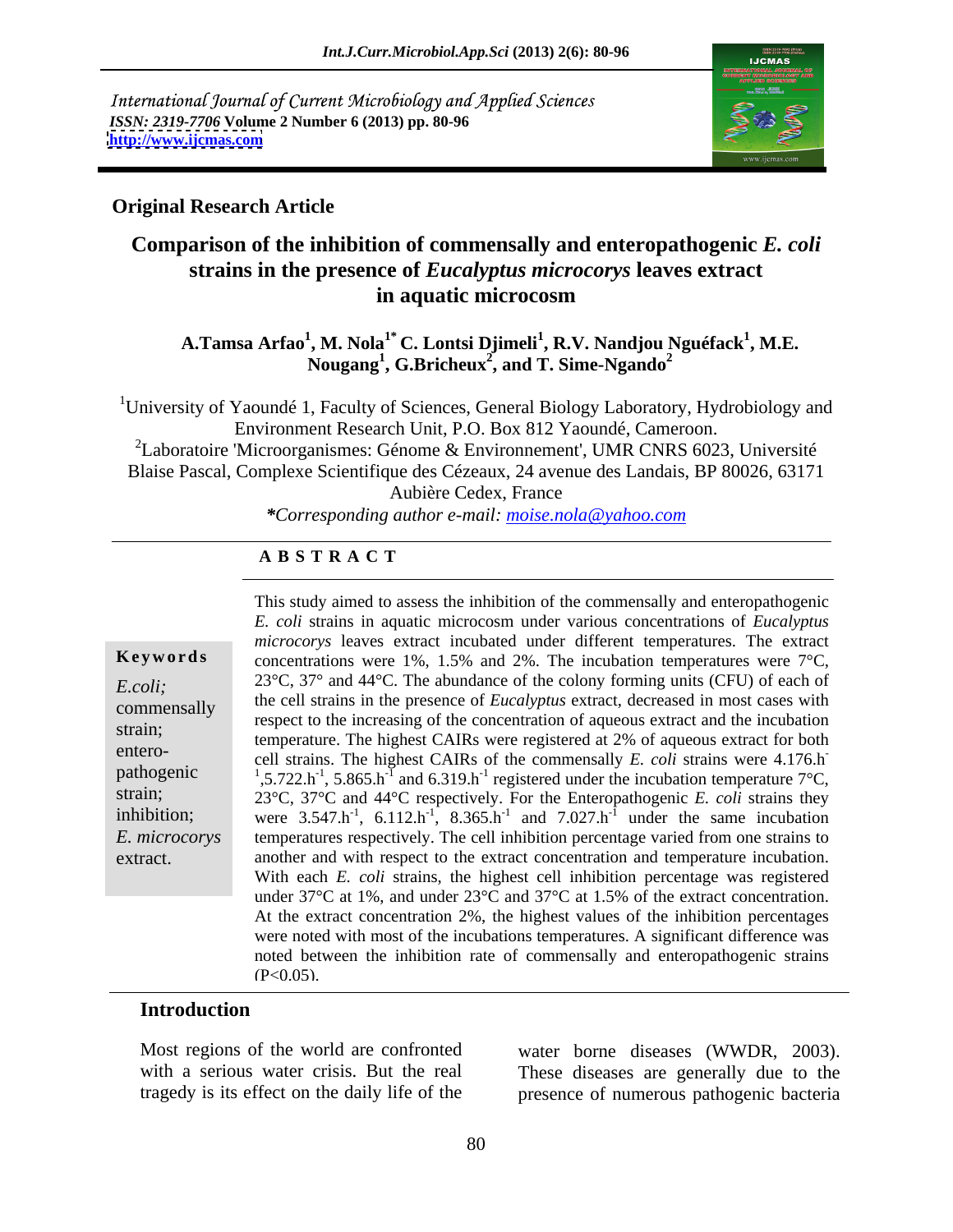in water such as *Escherichia coli*. Some large range of biological activities. The strains of this bacterium are the active principles of plants are the essential commensally of the digestive tract of man components of the majority of our drugs and most warm-blooded animals that they and products of care (Hans, 2007). In spite colonizes as from the first hours of the of the multiple progress of modern birth (Le Minor and Véron, 1989). Frequently isolated from the digestive tract by phytotherapy. More than 80% of the and stools of mammals, *E. coli* is a Gram world's populations have resorted to negative bacillus. It belongs to the group traditional pharmacopy to face the of faecal coliforms and the family of problems of health (Farnsworth et al., *Enterobacteriaceae.* Other species of 1986). In fact, of the 300 000 plant species *Escherichia* genus such as *E. vulneris*, *E.*  counted on the planet more than 200 000 *fergusonii*, *E. hermanii* and *E. blattae* have species found in tropical Africa have been recently described (Baraduc *et al.*, medicinal virtues (Millogo *et al.*, 2005).<br>2000; Holt *et al.*, 2000). Medicinal and aromatic plants are widely

Several strains of *E. coli* are frequently source of natural organic compounds pathogenic (Holt *et al*., 2000). Since its discovery, *E. coli* was naturally has demonstrated that the extracts exhibit susceptible to antibiotics active against various gram-negative bacilli (Jehl *et al*., 2003). However, the rapid emergence of many antioxidant activities (Lee and Shibamoto, bacterial strains insensitive to therapeutic antibiotics makes this a real problem of public health. Many studies have reported Recently, attention has been focused on several cases of infections caused by contact or consumption of water (Sunda *et al*., 2008).Aqueous extract of contaminated by pathogenic strains of *E. Lantana camara*, *Cymbogon citratus* and *coli* (Hörman *et al*., 2004; Hörman and Hänninen, 2006*)*. Angulo *et al*., (1997) bactericidal effect in aquatic milieu (Sunda reported that in many parts of the world, *et al.,* 2008). The results obtained by several cases of infections due to Voss-Rech (2011) indicated that the consumption of contaminated water by vegetal extracts tested present potential pathogenic bacteria, sometimes causing antimicrobial activity with efficient epidemics which are often followed by properties in the inhibition of *Salmonella,* loss of human life.

Since thousands of years, humanity has used various plants found in its *Eucalyptus* belongs to Myrtaceae family. environment, in order to treat and to take It is an aromatic plant and native to care of all kinds of illnesses. These plants Australia. The genus *Eucalyptus* contains represent an immense reservoir of about 700 species (Chaix, 2002). The potential compounds assigned to essential oils of the kind *Eucalyptus* sp are secondary metabolites that have the especially indicated against the respiratory advantage of having a large chemical and structural diversity and they possess a very

medicine, there is a net interest of phytotherapy. More than 80% of the problems of health (Farnsworth *et al*., 1986). In fact, of the <sup>300</sup> <sup>000</sup> plant species medicinal virtues (Millogo *et al.*, 2005). Medicinal and aromatic plants are widely used as medicine and constitute a major (Seenivasan *et al.,* 2006). Research data biological effects, such as antibacterial, antihyperglycemic and 2001; Gray and Flatt, 1998).

disinfection of water with plants extracts *Hibiscus rosa-sinensis* have shown a antimicrobial activity with efficient especially vegetal extracts from the Myrtaceae family.

illnesses (De Billerbeck *et al*., 2002).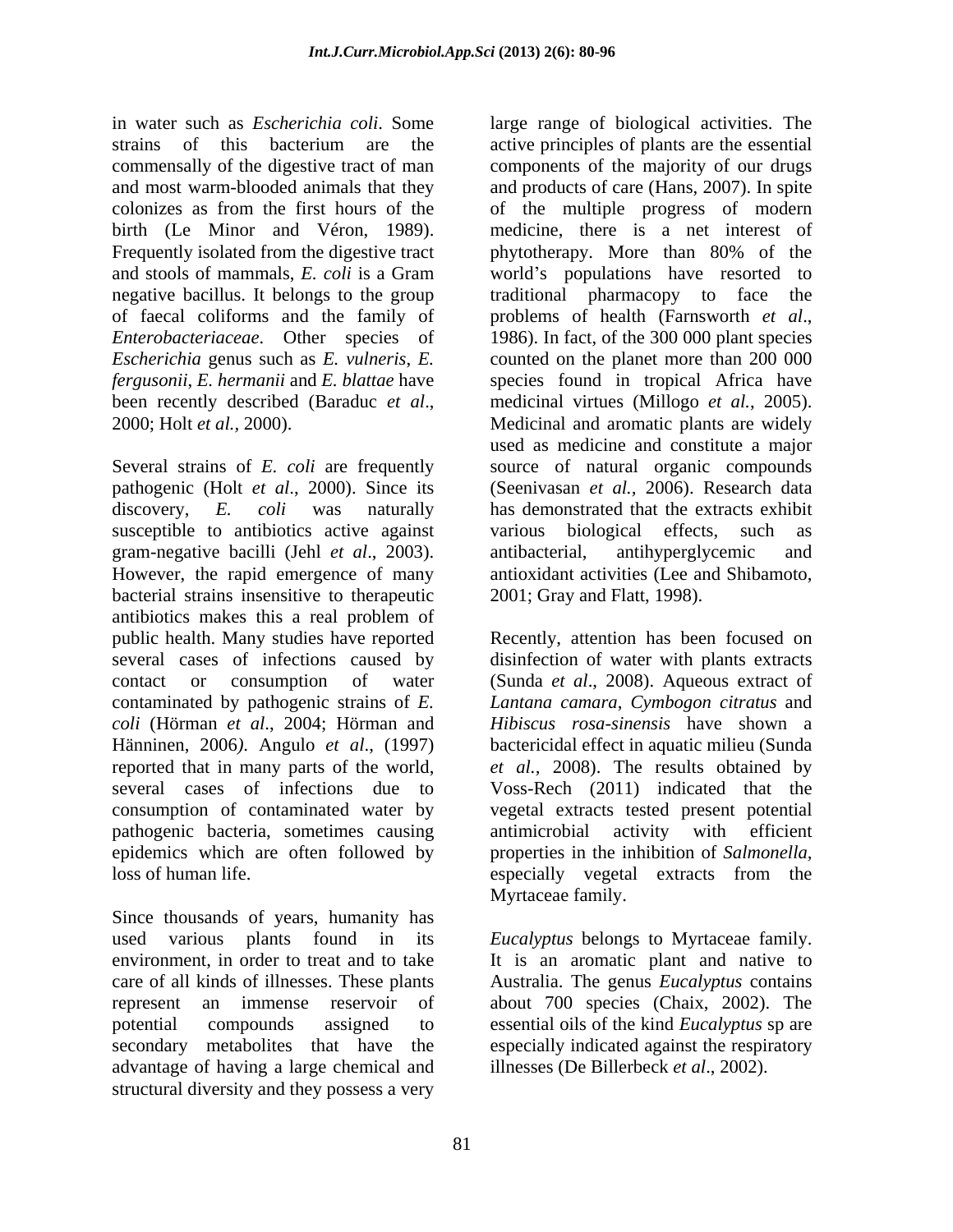It is used internally and externally as an tannins, Flavonoids, Anthraquinones and expectorant, and to treat infections and Anthocyanines. This phytochemical fevers. It is also used topically to treat sore screening revealed the absence of catechic muscles and rheumatism (Armando *et al.*, tannins and lipids, and the presence of 2009). Many studies showed that other compounds. *Eucalyptus cinerea* has antimicrobial activity against many bacteria (Franco *et al.,* 2005). The antibacterial activity of essential oils from leaves of *Eucalyptus globulus* and *E. camaldulensis* indicated and enteropathogenic *Escherichia coli* the potential usefulness as a (EPEC) strains. These strains were chosen microbiostatic, antiseptic or as a because of their importance in hygiene and disinfecting agent against *Staphylococcus*  sanitation (Le Minor and Veron, 1989; *aureus* and *Escherichia coli* (Ghalem and Mohamed, 2008). from an urban stream in the equatorial

Although commensally *Escherichia coli* is isolated on Endo agar medium (Bio-Rad, widely found in the environment, France) using membrane filtration<br>pathogenic strains including technique (Rodier, 1996; APHA, 1998). enteropathogenic, enterotoxigenic, Their identification was performed enteroinvasive and enteroaggregative are according to standard method (Holt et al., often found in water (Nougang *et al.*, 2000). For the identification and 2011). Less information is available about characterization of the commensally and the impact of the aqueous extract of medicinal plant on commensally and green sheen CFUs were considered and re pathogenic strains of this bacterium. The growth on the standard agar medium main objective of this study is to investigate the effects of aqueous extract of *Eucalyptus microcorys* leaves on Ten minutes before the experiments, 10 culturability of commensally and mL of human blood (group A+ Rh blood) enteropathogenic *Escherichia coli* (EPEC) in aquatic system and then compare cell blood cells were then harvested by inhibition rate and the impact of centrifugation at 2515,5 g for 5 minutes at incubation temperature and incubation

### **Qualitative phytochemical screening**

Phytochemical sifting has been done use to characterizes the potential according to the usual protocols (Rizk, Chanda, 2007). It ascertained the presence blood cells with strains of isolated E. coli. of polyphenol, triterpenoids, sterols, alkaloids, saponins, cathechics and gallic

Anthocyanines. This phytochemical tannins and lipids, and the presence of other compounds.

### **Bacterial isolation and storage**

The bacteria used were the commensally WHO, 2003). These bacteria were isolated region of Cameroon. The *E. coli* cells were France) using membrane filtration technique (Rodier, 1996; APHA, 1998). Their identification was performed according to standard method (Holt <sup>e</sup>*<sup>t</sup> al*., 2000). For the identification and characterization of the commensally and enteropathogenic strains, only metallic according to Holt *et al*., (2000).

duration. The step is step in the step of sterilized phosphate buffer (pH =  $\mu$  =  $\mu$ **Materials and Methods** 1 mL of sterilized phosphate buffer. 1982; Trease and Evans, 1983; Parekh and was done by agglutination of human red was collected in Falcon tubes. Human 10 °C, and washed three times using 10 7.4). The pellets were then resuspended in Characterization tests were done in two steps (Okeke *et al*., 2000; Yasmeen *et al.,* 2009). Firstly, haemagglutination test was use to characterizes the potential pathogenic strains. This characterization blood cells with strains of isolated *E. coli*. The test was done by emulsifying on <sup>a</sup> sterile slide one solution consisting of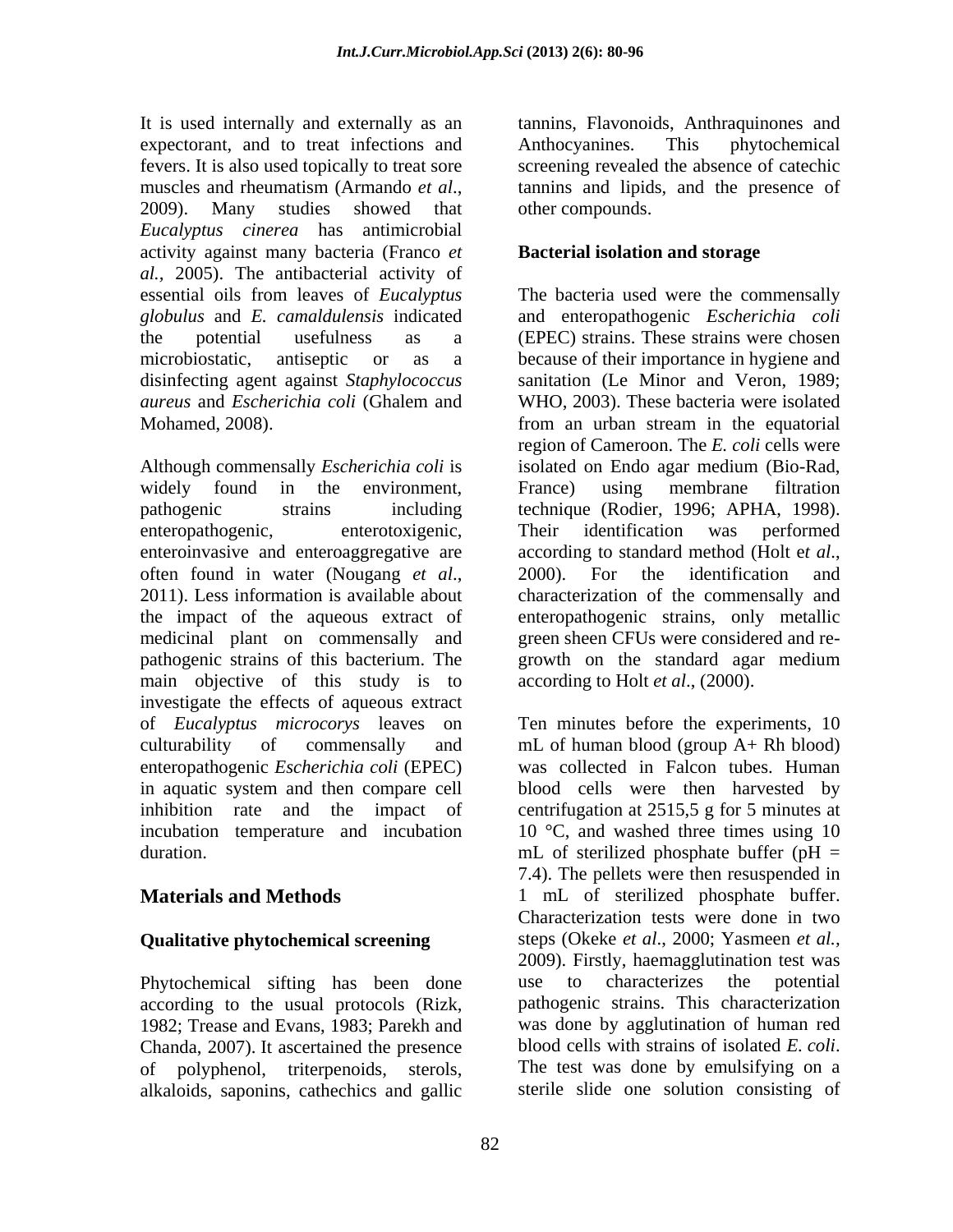washed (3 times) human red blood cells temperature  $(23\pm 2 \degree C)$  in the laboratory (group A+ Rh blood), phosphate buffer  $(pH = 7.4)$ , a pinch of  $\alpha$ -D-mannose, and 2 ground into powder. Fifty grams of the to 3 colonies collected overnight from obtained powder were mixed with 100 ml cultures of *E. coli* grown at 37°C on Mueller Hinton agar. The slide was rotated immediately up to boiling point; thirty manually for 2 min and the result was minutes later, the mixture was left to macroscopically observed for settle, the supernatant was removed by haemagglutination. When the suspension remains consistent after 2 min, the test is negative and the strains is considered as oven at 45°C (Bella et al., 2012). The the commensally. It is positive if the method used in this experiment was suspension agglutinates and the strains is selected for its closeness to that of considered as potentially pathogenic. herbalists. The obtained crystals were used

Secondly, antisera *E. coli* (Bio-Rad, *coli* used were the Nonavalent, Trivalent I extract concentration 1%, 1.5%, 2% were (O125+O126+O128), and the Trivalent IV

For the preparation of bacterial stocks, a colony forming unit (CFU) of each strain from standard agar medium was **Experimental setup** inoculated into 100 ml of nutriment broth (Oxford) and incubated for 24h at  $44^{\circ}$ C. 80 flasks of 250ml were used for this After these cells were harvested by study. They were organized in four series: centrifugation at 8000 rev/min for 10 min A, B, C and D; each series of flask was at 10ºC and washed twice with NaCl (8.5 divided into four subgroups of 5 flasks g/l) solution. Each pellet was re-suspended in 50 ml of NaCl solution. After 200ml of physiological water (NaCl: homogenization, 1ml of this was then 0.85%) each and were used as control. The transferred into 500 ml of sterile NaCl solution (0.85%) contained in an extract at different concentrations 1%,

(Cameroon) and dried up at room each group of A, B, C and D were

France) were used to confirm the different output of the extraction was the ratio of potential pathogenic strains noted after the mass of crystals on the mass of the haemagglutination tests. The antisera *E.*  plant powder (50g) used. Three ranges of (O111+O55+O26), Trivalent II prepared while using sterile physiological (O86+O119+O127), Trivalent III water. Every range was first filtered with (O114+O124+O142) (Bio-Rad, France). Whatman membrane, and finally on for 30 days. Thereafter, leaves were obtained powder were mixed with 100 ml of warm distilled water and heated filtration. The filtrate obtained constituted the decoction. The latter was dried in an to prepare the crude extract. The output of the extraction was  $22.43\%$  ( $\pm 0.5\%$ ). The output of the extraction was the ratio of extract concentration 1%, 1.5%, 2% were the aid of a sterile cotton, then on membrane in nitrate of cellulose of 0.45µm porosity (De Souza *et al*., 1994).

## **Experimental setup**

Erlenmeyer flask and stocked. 1.5% and 2% for series' B, C and D **Sampling of** *E. microcorys* **and crude** was then transferred into each flask. T<sub>0</sub>, **extract obtainment extract obtainment extract obtainment extract** obtainment Fresh leaves of  $E$ . *microcorys* were done. At  $T_0$ , the cell concentration was harvested in Yaoundé, center region  $27x10^8$  CFU/ml. The first subgroup of each. All 20 flasks of series A contained three other series contained 200ml of the respectively. One ml of the bacterial stock was then transferred into each flask.  $T_0$ , the initial time, corresponded to the point of time when the transfer of stock was each group of A, B, C and D were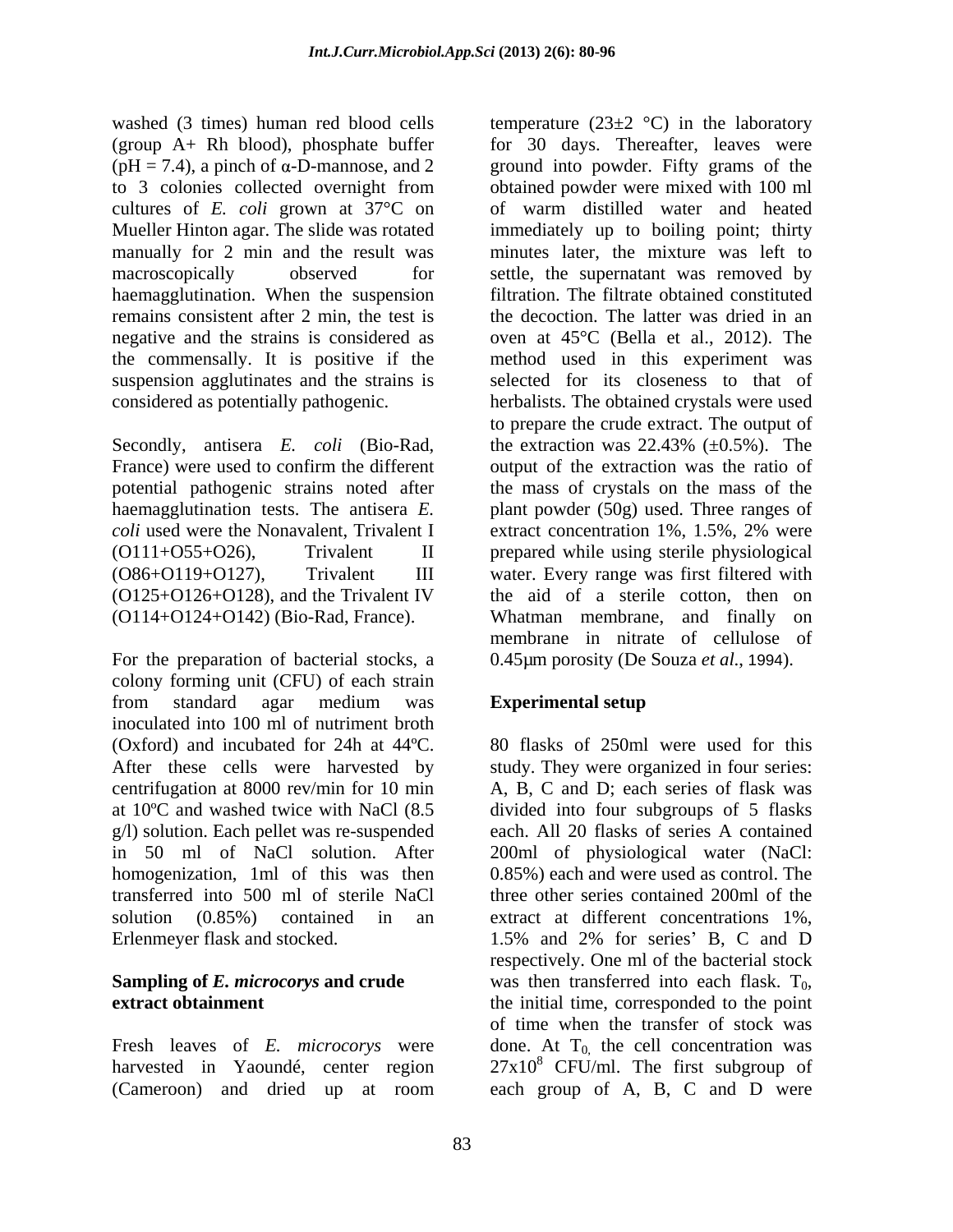incubated at  $7\pm 1$  °C. The second each regression line was considered as the subgroups were incubated at  $23\pm1$  °C and 9, 12 and 24 hours. The counting of bacteria was done in each flask through the surface spreading method on agar period. The Endo agar (Bio-Rad) was used for EPEC and commensally *E. coli*. Results were expressed in the number of **Result and Discussion** units that constituted a colony in 100 ml water sampled. **Temporal variation of the cell** 

### **Data analysis**

Data were first described using histogram to show the evolution of cell abundance of each bacteria strains in the presence of temperatures. In the same time, the percentage of inhibition was calculated and also illustrated with histogram. The was calculated using the following formula as described by Garcia-Ripoll *et*

$$
PI = \left(\frac{No - Nn}{Na}\right), 100
$$

 $=$  remaining bacteria after the action of  $= 15.52$  to 21.37 Ln(CFU/100 ml) and from

To estimate speed of inhibition, a straight regression line was calculated. A linear  $y = ax + b$ , where x is the explanatory variable and y is the dependent variable, *a* is the slope of the regression line, and b is the intercept point of the regression line on the y axis (the value of y when  $x = 0$ ) (Bailey 1981; Tofallis, 2009). The slope of

the third and final subgroups of each group Statistical analysis was performed using were respectively incubated at 37±1 °C SPSS version 12.0. The correlation and  $44\pm1$  °C. The incubations lasted 3, 6, coefficients among considered parameters medium, this at the end of each incubation carried out using Kruskal-Wallis, Mann cell apparent inhibition rate (CAIR). were assessed using Spearman correlation test. The comparison of the abundances of cells of the both strains considered was Witney and ANOVA tests.

### **Result and Discussion**

# **abundance**

different extract concentrations of  $ml$ ); 22.22 and 23.13 Ln(CFU/100 ml); *Eucalyptus microcorys* at different 22.35 and 23.32 Ln(CFU/100 ml) and percentage inhibition (*PI*) of the bacteria presence of extract concentration of *al*., (2009) and Edima *et al*., (2010): from 18.23 to 21.46 Ln(CFU/100 ml) at  $PI = \left(\frac{Nv - Nn}{Na}\right)$ . 100 and lowest cell densities were observed at<br>  $7^{\circ}$ C and 44<sup>o</sup>C respectively (Figure 1). The<br>
extract concentrations 1.5% and 2%<br>
induced a variation of cell abundance from *Eucalyptus* extract. 13.91 to 20.36 Ln(CFU/100 ml) regression line has an equation of the form extract. The importance of this reduction In the absence of *Eucalyptus microcorys* extract (Control), the abundance of commensally *Escherichia coli* varied between 22.20 and 23.24 Ln(CFU/100 between 22.17 and 22.93 Ln(CFU/100 ml) at the incubation temperatures 7°C, 23°C, 37°C and 44°C respectively. In the *Eucalyptus microcorys*, the abundance of commensally *Escherichia coli* ranged the extract concentration 1%. The highest and lowest cell densities were observed at 7°C and 44°C respectively (Figure 1). The extract concentrations 1.5% and 2% induced a variation of cell abundance from 15.52 to 21.37 Ln(CFU/100 ml) and from 13.91 to 20.36 Ln(CFU/100 ml) respectively. A relative reduction of planktonic cells was noted in most cases in the presence of *Eucalyptus microcorys* extract. The importance of this reduction depends on concentration of aqueous extract and the incubation at 37°C. When the extract concentration increased, the cell abundance greatly decreased (Figure 1).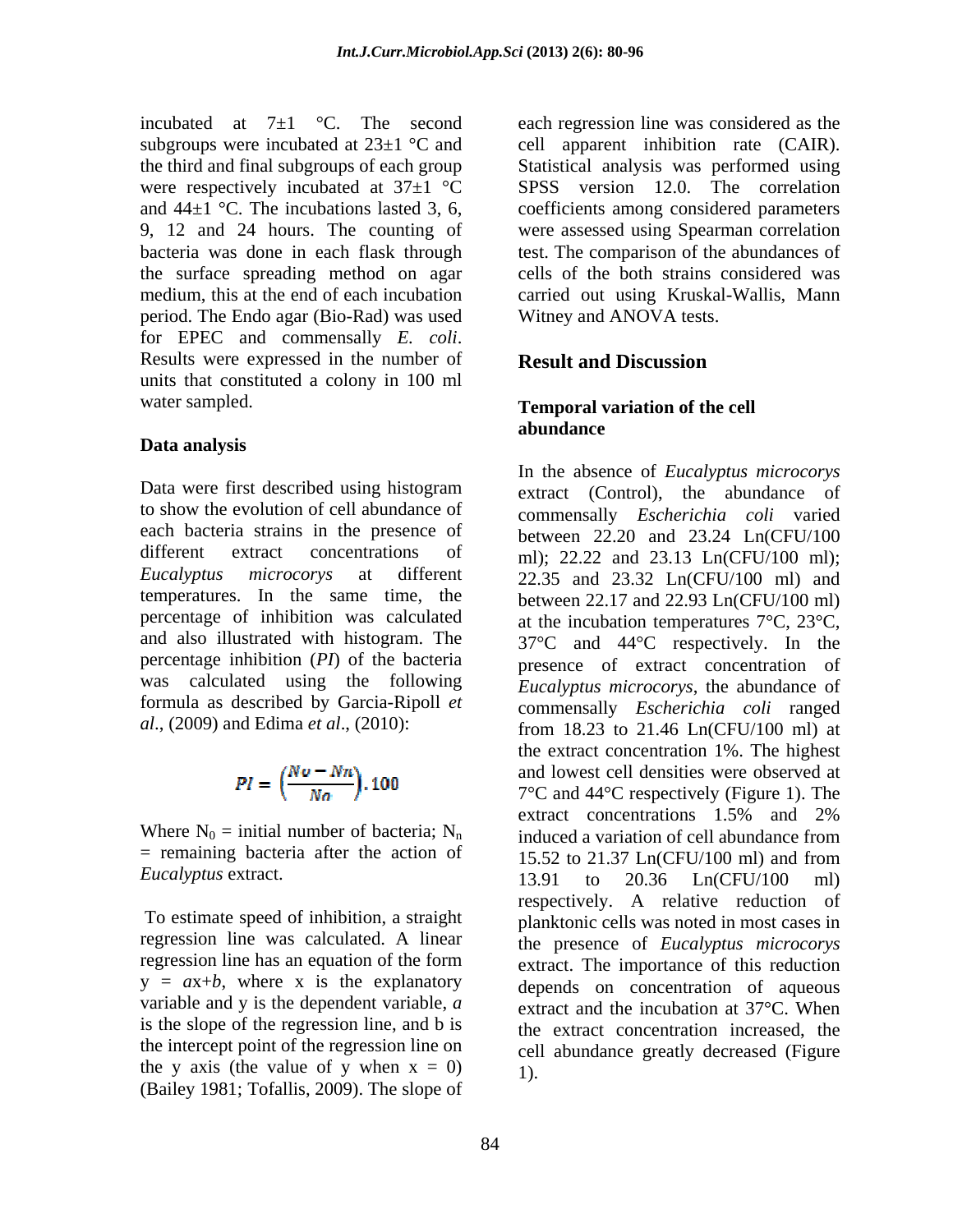In the same condition, the culturability of EPEC was influenced by aqueous extract with 2% extract concentration. On the of *Eucalyptus microcorys*. In the control, whole, aqueous extract of *Eucalyptus*  the concentration of cells fluctuated *microcorys* influenced the culturability of between 20.76 and 21.71 Ln(CFU/100 ml (Figure 2). The extract concentrations 1% and 1.5% induced respectively a variation Ln(CFU/100 ml) and 12.44 to 21.48 Ln(CFU/100 ml). In the presence of extract concentration 2%, the cell count ranged from 12.44 to 21.08 Ln(CFU/100 ml). The lowest cell abundance was observed in most cases at 44°C. The same observation was made as for commensally

inhibition percentages of commensally *E*. CAIR with increasing extract *coli* at 7° and 23°C were higher than 92 and 95% respectively. The inhibition of culturability was 100% after 6hours of

Concerning EPEC with the extract concentration 1%, the percentage of inhibition ranged from 3 to 24%, 8 to 91% and 3 to 100% at 7, 23 and 37°C respectively (Figure 4). At 44°C, the speed of inhibition was higher than 98%. With 1.5% of extract concentration, 100% of periods. With the both E. coli strains a cell inhibition at 37°C after 6h and at 44°C for the whole incubation duration was observed. The highest rate of inhibition was observed at 44°C in all incubation

periods. The same observation was made both bacteria studied with 100% of inhibition.

of cell abundance from 12.44 to 21.55 Considering the first 12 hours incubation *Escherichia coli*. CAIRs of commensally *E. coli* was **Cell's inhibition assessment**  $h^{-1}$  with 1%, 1.5% and 2% of extract The percentage of cell inhibition was incubation, the CAIRs ranged respectively calculated to assess the influence of each from 3.642  $h^{-1}$  to 5.722  $h^{-1}$  and from 2.661 parameter considered (aqueous extract  $h^{-1}$  to 5.865  $h^{-1}$ ). The speed value was 6.319 concentration, incubation temperature and  $h^{-1}$  with the extract concentration 2% at duration) on the culturability of each of the 44°C (Table 1). Considering EPEC and all two bacteria strains. Figures 3 and 4 show extract concentrations, the CAIR ranged that the culturability of commensally *E*. respectively from 2.785  $h^{-1}$  to 3.547  $h^{-1}$ , *coli* was rapidly inhibited by aqueous  $3.861 h^{-1}$  to  $6.112 h^{-1}$ ,  $6.465 h^{-1}$  to  $8.537 h^{-1}$ extract. This inhibition speed was highest  $\frac{1}{2}$  and from 6.226 h<sup>-1</sup> to 7.027 h<sup>-1</sup> at 7<sup>o</sup>C, with extract concentration 2% after 1 day.  $23^{\circ}$ C,  $37^{\circ}$ C and  $44^{\circ}$ C respectively. In With the 3 extract concentrations, the addition, a relative increase of the hourly Considering the first 12 hours incubation period, the straight Ln (number of CFUs) lines against exposure duration were plotted. The slope of each regression line was then considered as the hourly cell apparent inhibition rate (CAIR). It appeared that in the presence of extract solution of *Eucalyptus microcorys*, the respectively 2.962 h<sup>-1</sup>, 2.951 h<sup>-1</sup>, and 4.176 , 2.951 h<sup>-1</sup>, and 4.176  $^{-1}$  and  $4.176$ , and 4.176 with 1%, 1.5% and 2% of extract concentration at 7°C. At 23°C and 37°C of and from 2.661 .The speed value was 6.319 with the extract concentration 2% at <sup>-1</sup> to 3.547  $h^{-1}$ , -1 respectively from 2.785 h<sup>-1</sup> to 3.547 h<sup>-1</sup>,<br>3.861 h<sup>-1</sup> to 6.112 h<sup>-1</sup>, 6.465 h<sup>-1</sup> to 8.537 h<sup>-1</sup> , 6.465 h<sup>-1</sup> to 8.537 h<sup>-</sup>  $-1$  to  $9.527$  h to 8.537 h **-** Andrea Maria Maria Maria Maria to 7.027 h<sup>-1</sup> at 7<sup>o</sup>C,  $-1$  of  $70^\circ$ at  $7^{\circ}C$ , CAIR with increasing extract concentration was noted in most cases (Table 1).

### incubation at 37 and 44°C (Figure 3). **Relationship and comparison between the considered parameters**

The relationships were assessed between cell abundances and extract concentrations (1%, 1.5% and 2%) of *Eucalyptus microcorys* at each incubation temperature when considering the whole incubation periods. With the both *E. coli* strains a negative and significant correlation was noted between the incubation duration and cell abundance (P<0.05) (Table 2). The same results was registered between the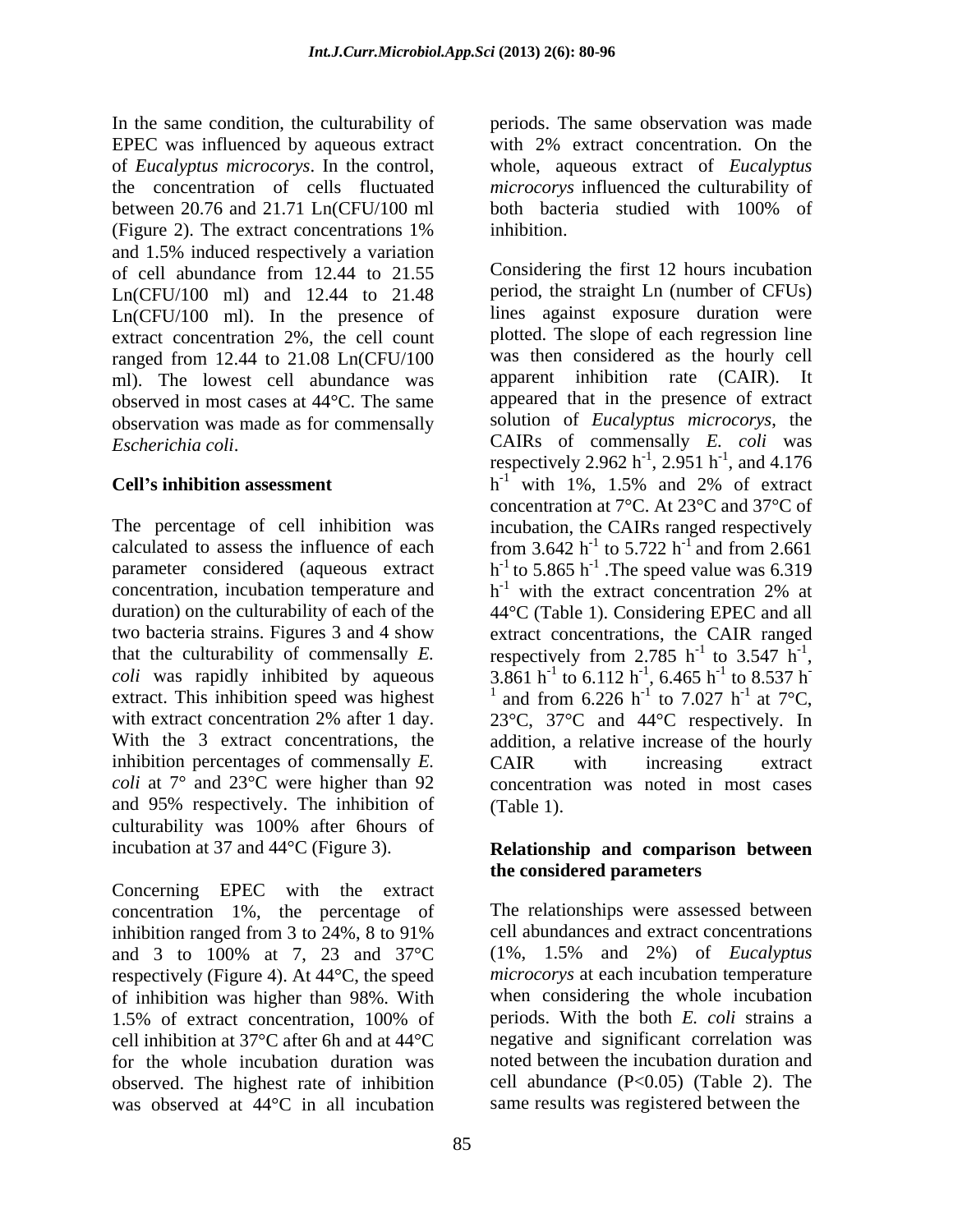**Figure .1** Temporal variation of the abundance of planktonic commensally *E. coli* strains in the presence of *Eucalyptus microcorys* extract at different temperatures (**A**: Control; **B**: Extract concentration 1% ; **C**: Extract concentration 1.5% and **D**: Extract concentration 2%).

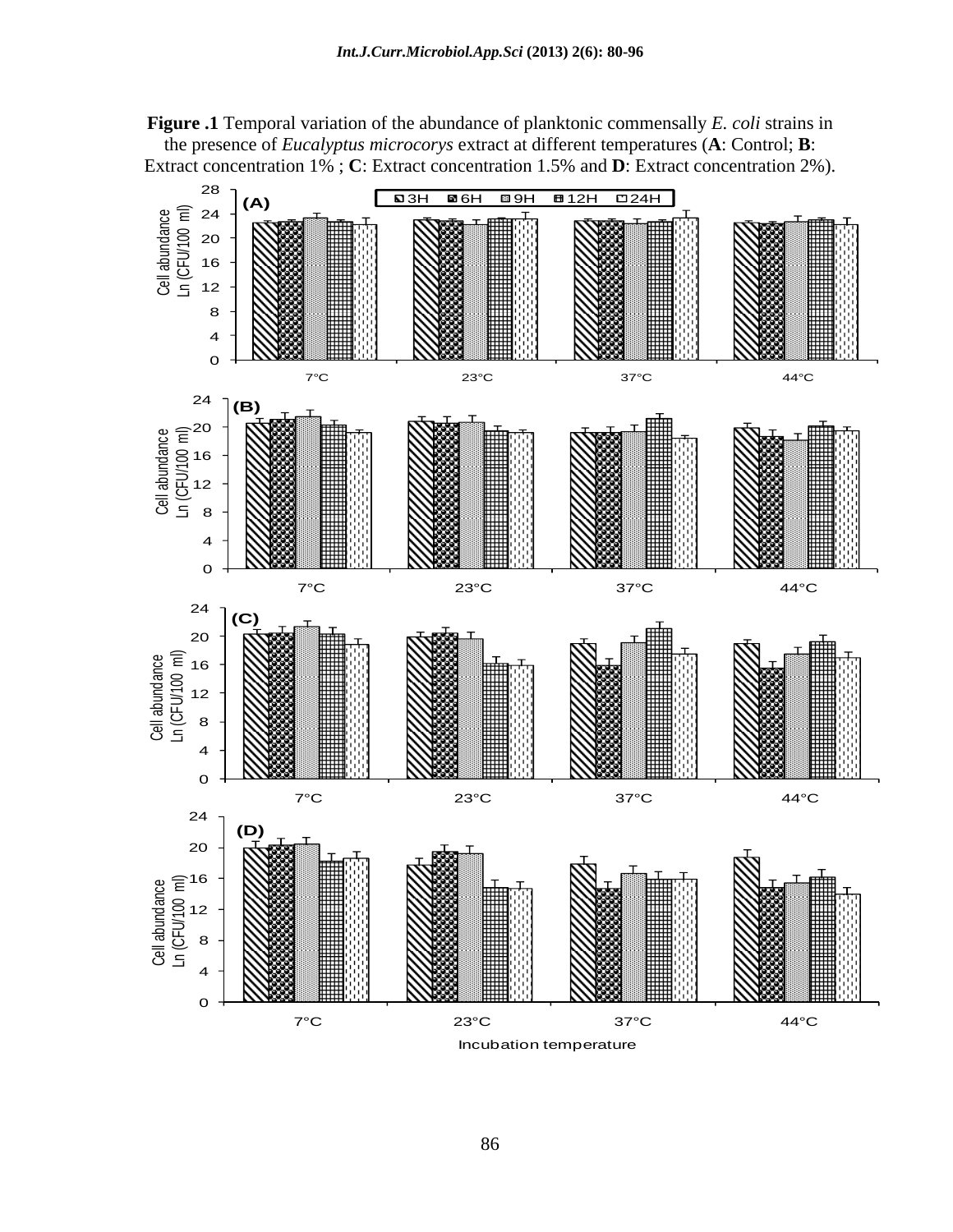

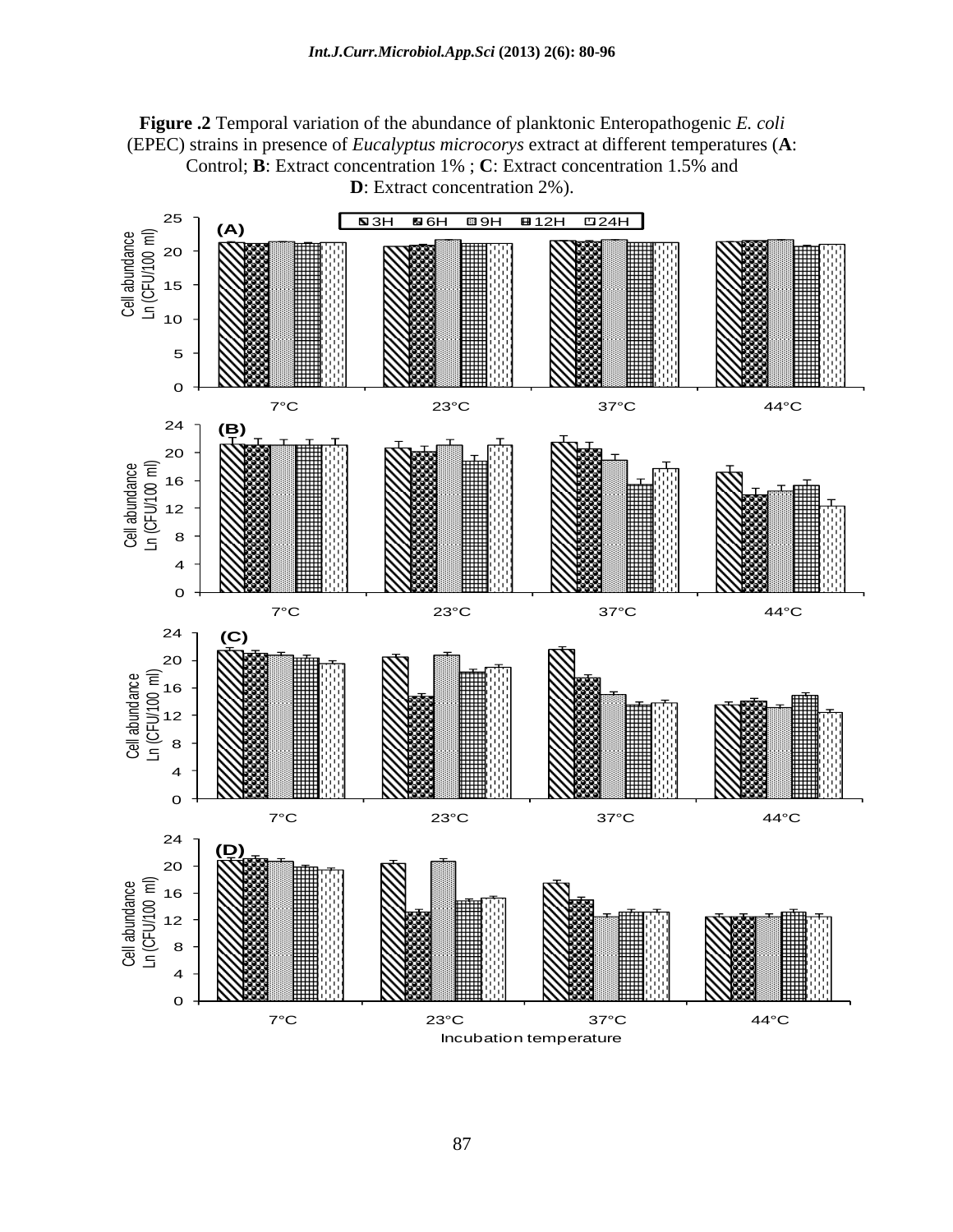**Figure.3** Temporal variation of the percentage of inhibition of commensally *E. coli* strains at each incubation temperature and after each incubation period (**A**: Extract concentration 1%; **B**: Extract concentration 1.5% and **C**: Extract concentration 2%)

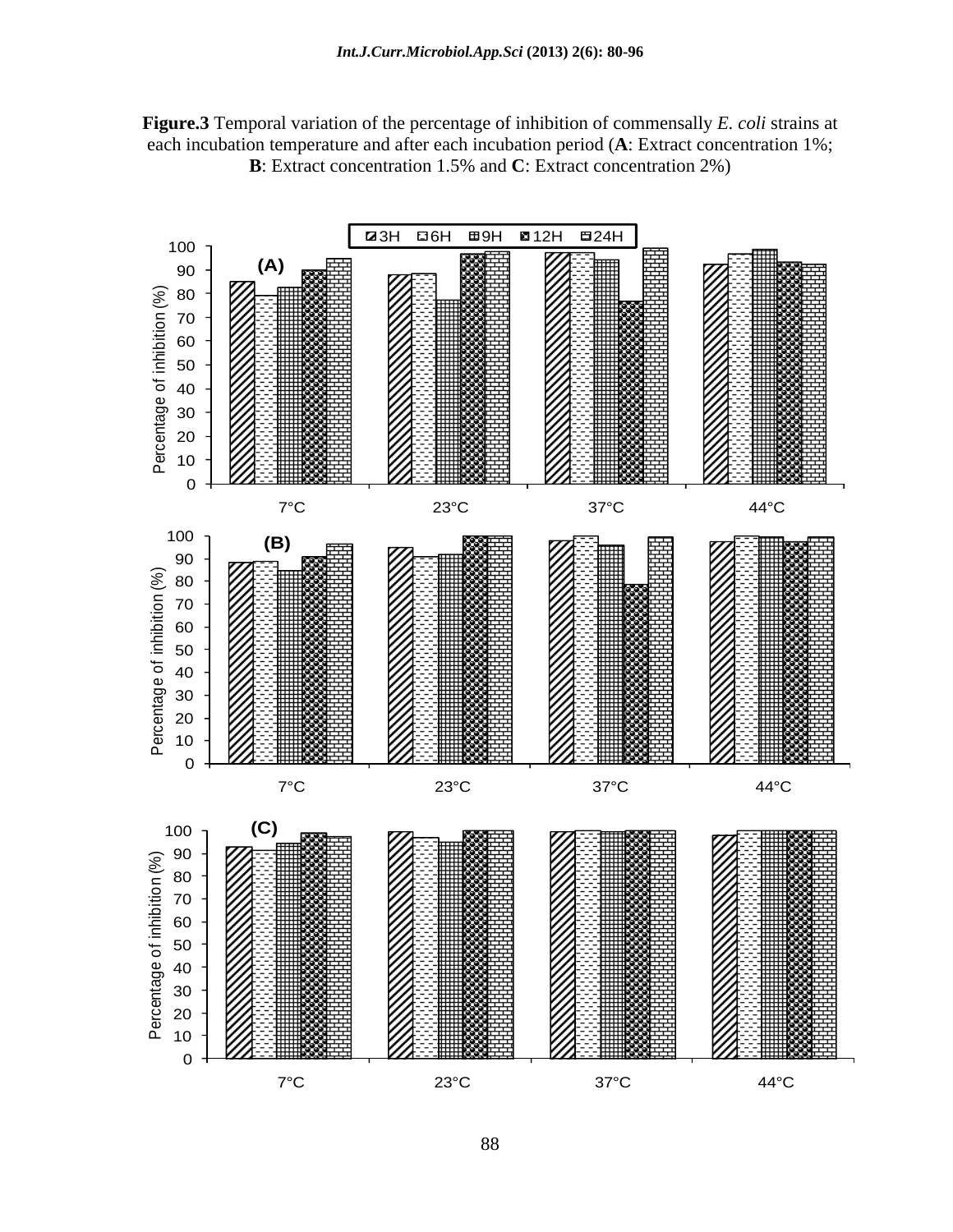**Figure .4** Temporal variation of the percentage of inhibition of Enteropathogenic *E. coli* (EPEC) strains at each incubation temperature and after each incubation period (**A**: Extract concentration 1%; **B**: Extract concentration 1.5% and **C**: Extract concentration 2%).

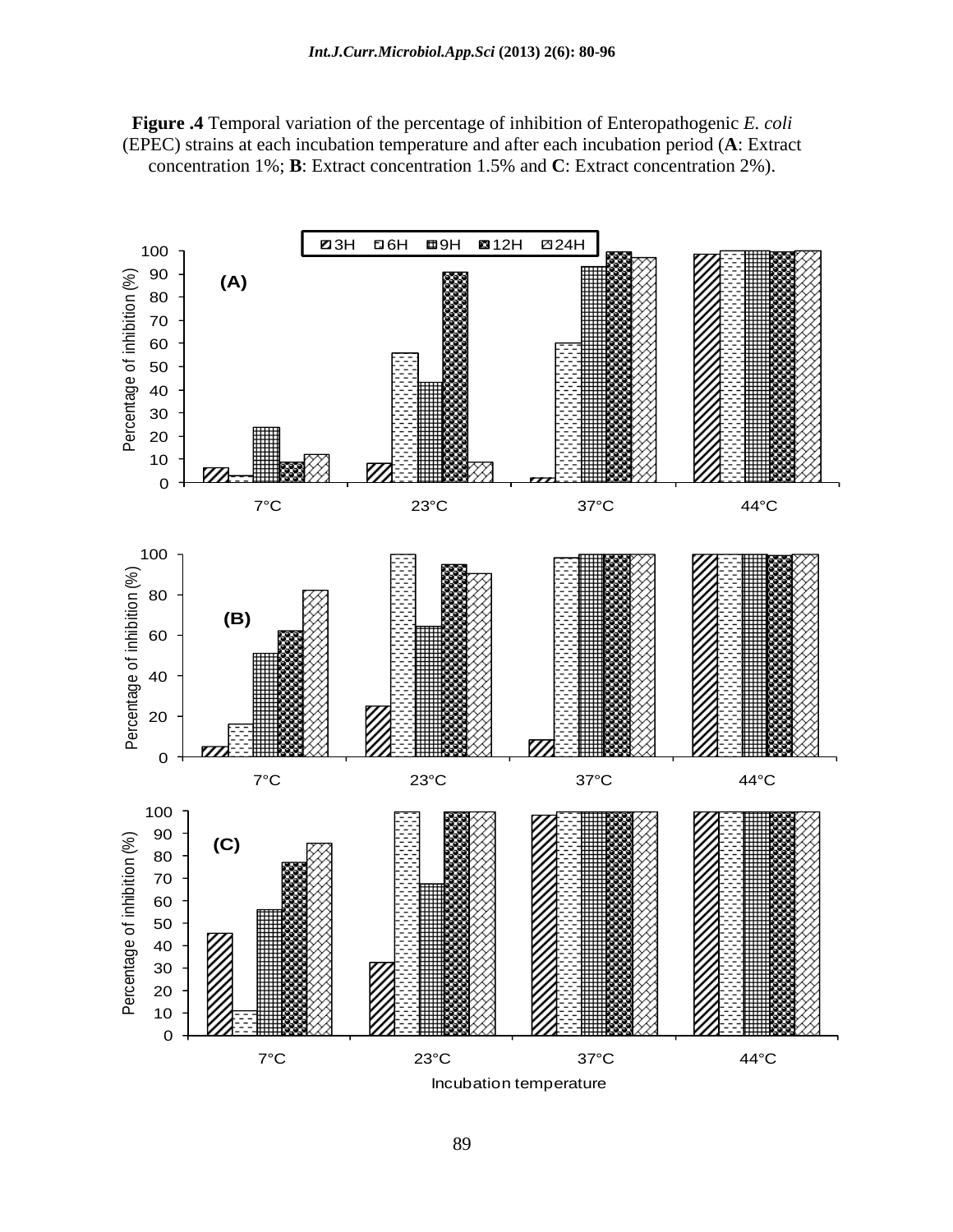| Bacterial strains and incubation |                |             |          | Hourly values of CAIR |         |
|----------------------------------|----------------|-------------|----------|-----------------------|---------|
| temperatures                     |                | <b>NaCl</b> | Extract  | Extract               | Extract |
|                                  |                | $(0.85\%)$  | $(1\%)$  | $(1.5\%)$             | (2%)    |
| Commensally                      | $7^{\circ}$ C  | 1.758       | 2.962    | 2.951                 | 4.176   |
| E. coli                          |                | (0424)      | (0.507)  | (0.463)               | (0.643) |
|                                  | $23^{\circ}$ C | 1.936       | 3.642    | 5.450                 | 5.722   |
|                                  |                | (0.499)     | (0.645)  | (0.786)               | (0.642) |
|                                  | $37^{\circ}$ C | 2.054       | 2.661    | 2.700                 | 5.865   |
|                                  |                | (0.551)     | (0.266)  | (0.174)               | (0.559) |
|                                  | $44^{\circ}$ C | 1.769       | 3.727    | 4.141                 | 6.319   |
|                                  |                | (0.400)     | (0.463)  | (0, 363)              | (0.627) |
| Enteropathogenic                 | $7^{\circ}$ C  | 2.690       | 2.785    | 3.394                 | 3.547   |
| <i>E. coli</i> (EPEC)            |                | (0.506)     | (0.522)  | (0.654)               | (0.641) |
|                                  | $23^{\circ}$ C | 2.465       | 3.861    | 4.264                 | 6.112   |
|                                  |                | (0.392)     | (0.637)  | (0.359)               | (0.476) |
|                                  | $37^{\circ}$ C | 2.625       | 6.465    | 8.537                 | 8.365   |
|                                  |                | (0.528)     | (0.942)  | (0.955)               | (0.776) |
|                                  | $44^{\circ}c$  | 2.843       | 6.619    | 6.226                 | 7.027   |
|                                  |                | (0.574)     | (0, 596) | (0.436)               | (0.462) |
|                                  |                |             |          |                       |         |

**Table.1** Values of Cell Apparent Inhibition Rate (CAIR) (and regression coefficient) of cells at each experimental condition.

**Table.2** Correlation coefficients between cell abundances and extract concentrations at each incubation temperature when considering the whole incubation periods

| <b>Bacterial strains</b>        | Correlation coefficients |                           |                       |                |
|---------------------------------|--------------------------|---------------------------|-----------------------|----------------|
|                                 | $\sqrt{2}$               | $\bigcap$<br>$23^\circ$ C | 270C                  | $44^{\circ}$ C |
| Commensally E. coli             | $-0.548*$                | $-0.680**$                | $-0.738**$ $-0.756**$ |                |
| Enteropathogenic E. coli (EPEC) | $-0.662**$               | $-0.520*$                 | $-0.719**$            | $-0.655**$     |

Number of observations: 15; \* :P<0,05 ; \*\* : P<0,01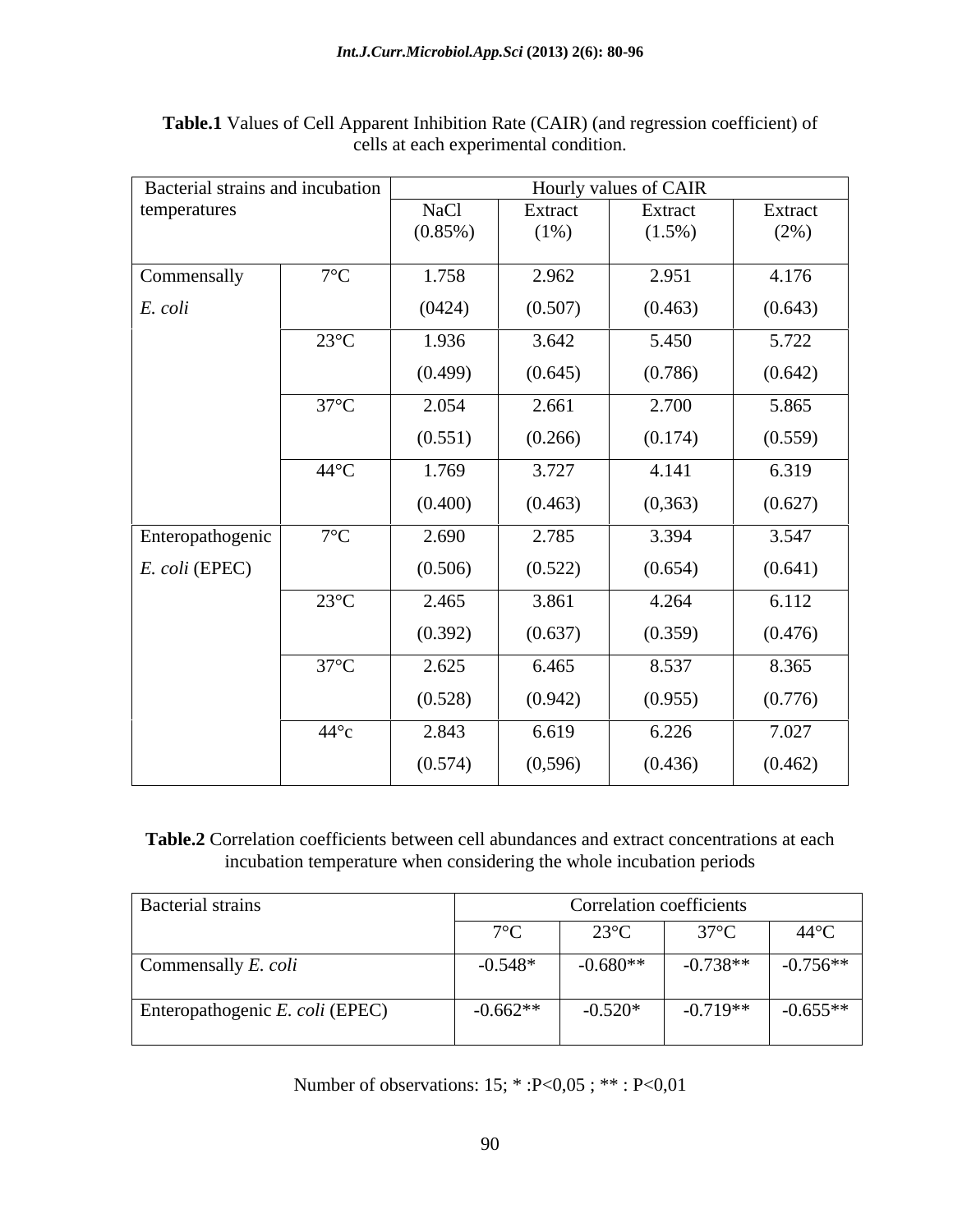| Correlation coefficient<br><b>Bacterial strains</b> |                     |                |              |                                               |
|-----------------------------------------------------|---------------------|----------------|--------------|-----------------------------------------------|
|                                                     | $\neg$              | $23^{\circ}$ C | $37^\circ C$ | $44^{\circ}$ C                                |
| Commensally E. coli                                 | $-0.546*$<br>$\sim$ | $-0.633*$      | $-0.055$     | $-0.131$<br>the company of the company of the |
| Enteropathogenic E. coli (EPEC)                     | $-0.590*$           | $-0.087$       | $-0.584*$    | 0.271<br>$-0.211$                             |

**Table.3** Correlation coefficient between the cell abundances and the incubation durations at each of the incubation temperature when considering the whole extract concentrations

Number of observations: 15; \*: P<0,05 ; \*\*: P<0,01

**Table.4** Correlation coefficient between cell abundances and incubation temperatures at each extract concentration when considering the whole incubation periods

| <b>Bacterial strains</b>        |                   | Correlation coefficient       |            |
|---------------------------------|-------------------|-------------------------------|------------|
|                                 | $\sim$ / $\sigma$ | $\sim$ $\sim$ $\sim$<br>1.001 | $\sim$ 70  |
| Commensally E. coli             | $-0.496*$         | $-0.516*$                     | $-0.609**$ |
| Enteropathogenic E. coli (EPEC) | $0.791**$         | $-0.753**$                    | $-0.859**$ |

Number of observations: 20 ; \*: P<0,05 ; \*\*: P<0,01

duration at each of the incubation temperature when considering the whole extract concentrations, with the  $\frac{1}{2}$  the  $\frac{1}{2}$  contract was performed using ANOVA test. A commensally strains at 7°C and 23°C, and with enteropathogenic strains at 7°C and 37°C (Table 3). For the both *Escherichia coli* strains studied, a negative correlation was noted between cell abundance and <br>*Eucalyptus microcorys* leaves on incubation temperature at each extract cultivability of *Escherichia coli* concentration when considering the whole (commensally and enteropathogenic

The comparison between the average our experimental conditions. The abundances of commensally *E. coli* and<br>investigations showed that the cell that of Enteropathogenic *E. coli* showed a significant difference when considering all the extract concentrations and incubation Whitney test confirmed this significant difference of cell abundances between 7 secure importance. It also on enemies and 23°C, 7 and 37°C, 7 and 44°C and 23

cell abundances and the incubation extract concentrations (P>0.01). A extract concentrations (P>0.01). A comparison between the values of CAIRs of commensally and enteropathogenic *E. coli* was performed using ANOVA test. A significant difference (P<0.05) was noted under different temperatures.

incubation periods (Table 4).<br>
strains) in water. The relative inhibition of temperatures (P<0.05). The Mann  $\frac{2\pi \epsilon a y \sin \theta}{1 \text{ and } 2}$  Temperature seems a factor of a and  $44^{\circ}$ C; and between 1 and 2% of anzyme properties (Begroup)  $(2002)$ The present study aimed at assessing the antimicrobial activity of aqueous extract of *Eucalyptus microcorys* leaves on cultivability of *Escherichia coli* (commensally and enteropathogenic the cell cultivability was observed under our experimental conditions. The investigations showed that the abundance varied according to the incubation temperature and the increase of *Eucalyptus* extract concentrations (Figures 1 and 2). Temperature seems a factor of a great importance. It acts on chemical reactions of microbial metabolism although this is with respect of bacterial enzyme properties (Regnault, 2002).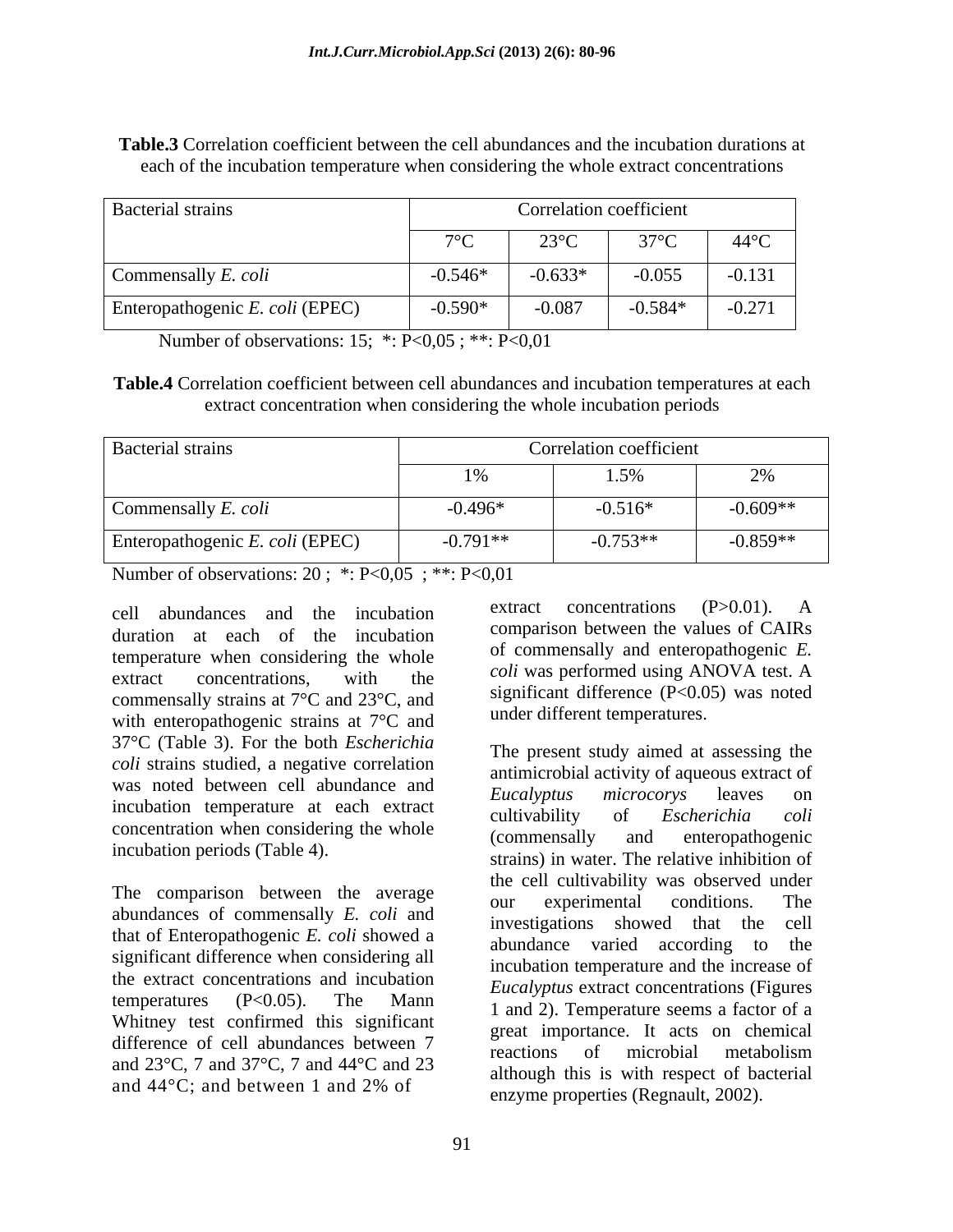In psychrophilic conditions as under  $7^{\circ}$ C and even 23<sup>o</sup>C, the EPEC strains showed a concentration in most cases. The temperatures, the toxic products are slowly polyphenols, flavonoids, tannins, sterols, metabolized by mesophilic bacteria metabolism would be relatively low. The inhibition observed on the

In the other respect, the increase of the temperature is generally correlated to the  $44^{\circ}$ C with these two bacterial strains with another (Santos and Mello, 2003; 4). It has been noted that at  $7^{\circ}$  C,  $23^{\circ}$  C 2005; Raven *et al.*, 2007). The mechanism and 37°C, the enteropathogenic *E. coli* acquired resistance to antibiotics. Different susceptibility of the serovars may be probably related to defense mechanisms, since it is well known that bacteria can changes in the permeability and structure 2005). This could explain the difference

resistance at the extract concentrations 1% bytochemical screening revealed the and 1.5%. Under this range of presence of many compounds like (Lessard and Sieburth, 1983) and their *Eucalyptus microcorys* aqueous extract. with the increasing of the extract concentration in most cases. The phytochemical screening revealed the polyphenols, flavonoids, tannins, sterols, terpenes, alkaloids and saponins in The inhibition observed on the culturability of both strains may be due to the presence of flavonoids and tannins.

increase of the speed of metabolic and Polyphenols including flavonoids and biochemical reactions and hence the toxic tannins are recognized due to their products are metabolized, thus the high antimicrobial properties although this percentages of inhibition is observed at could vary from bacterial species to all extract concentrations (Figures 3 and Loguercio *et al*., 2005; Voravuthikunchai, strains seems to resist the effects of the of hydrolytic enzymes (proteases and extract concentrations 1% and 1.5% in carbohydrolase) or other interactions contrary to the commensally strains with leading to inactivate microbial adhesins, which the relatively higher percentages transport proteins and to change cell were observed in the same conditions. membrane properties (Cowan, 1999). Enteropathogenic *E. coli* strains resistance Cowan (1999) assumed that flavonoids observed may be due to natural or lacking the free hydroxyl groups have another (Santos and Mello, 2003; 2005; Raven *et al*., 2007). The mechanism of toxicity may be related to the inhibition carbohydrolase) or other interactions antimicrobial activity more than those that are filled, which leads to an increase of the chemical affinity for membrane lipids.

develop protecting mechanisms such as The phenolic compounds also entail the of the cell wall, production of inhibitory substrate sequestration needed for the enzymes and alteration of the antibacterial microbial growth or the chelation of molecules (Trabulsi and Altherthum, metals such as iron (Milane, 2004). The observed between CAIRs of both bacteria complexes with proteins thus causing the strains studied. inactivation of the enzymes, either directly A negative and significant correlation by steric clutter created by the fixing of (P<0.05) between incubation duration and tannins molecules on the enzyme (Zimmer cell abundance was observed, while a high and Coordesse, 1996). While taking into significant and negative correlation account the structural and molecular (P<0.01) was noted with the incubation constitution, the polyphenols also play a temperature and extract concentration. The role in the degradation of the cell wall, the increase of hourly CAIRs was correlated disruption of the cytoplasmic membrane,inhibition of the extracellular enzymes, the tannins also have potential to form by fixing to the active sites, or indirectly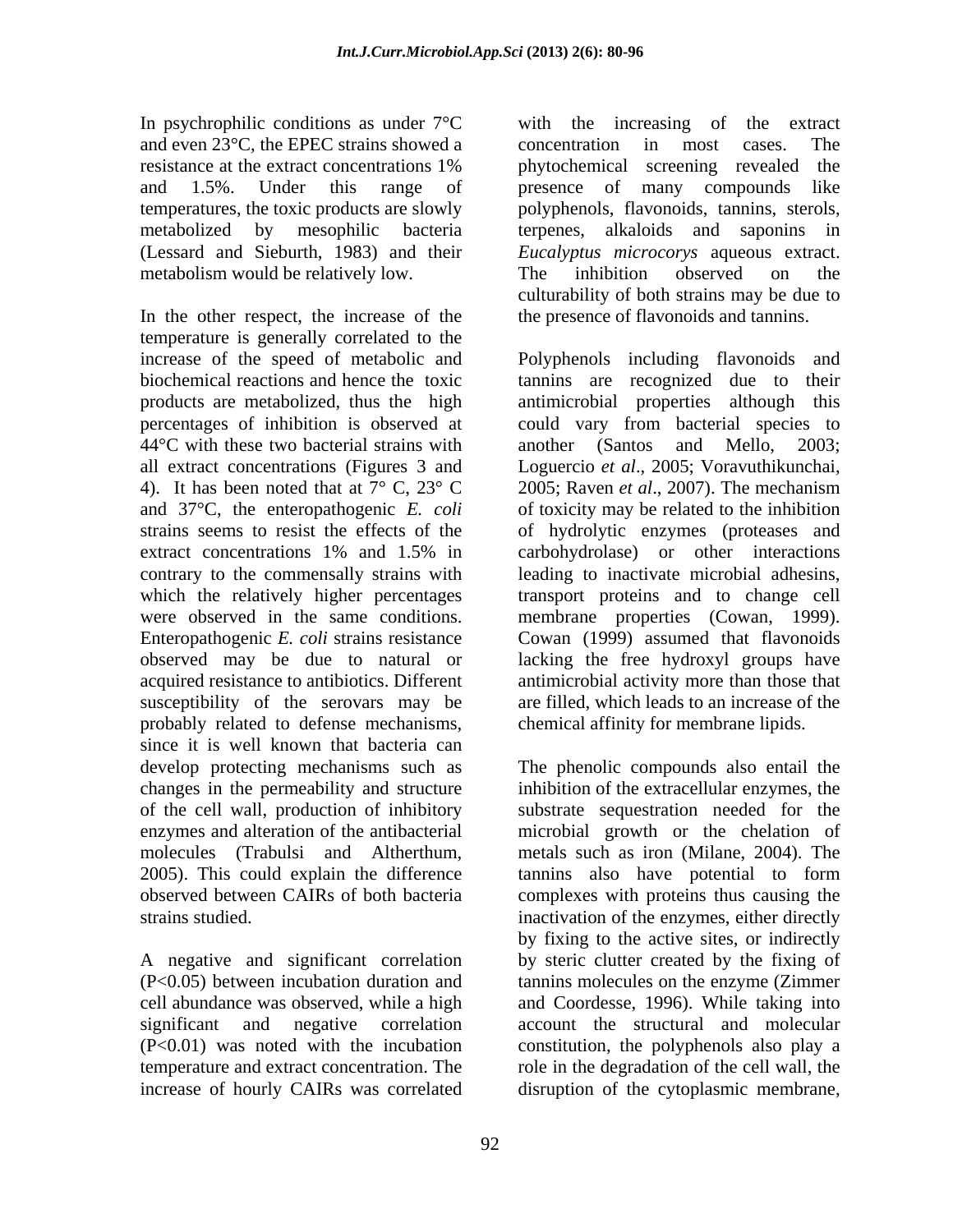thus causing a lose in the cell composition. They also influence the synthesis of DNA and RNA (Zhang et al., 2009), proteins, Angulo, F., S.Tippen, D. Sharp, B.Payne, lipids and the mitochondrial function (Balentine *et al*., 2006), as well as the formation of complexes with the cell wall Swerdlow, D. 1997. A Community

The Student ''*t*" test showed a significant (4): 580-584. difference between extract concentration 1% and 2% for commensally *E. coli* trains  $\frac{1}{2}$  and  $\frac{2}{2}$  for commensary *E*. *Con* trains<br>and between  $7^{\circ}$  and  $37^{\circ}$ C,  $7^{\circ}$  and  $44^{\circ}$ C, Westmeter 20th and American Pablic and 23° and 37°C for the EPEC strains (P<0,05). The pathogenic strains differ<br>Works Monday Association/Water from the commensally with the virulence genes that are most often located on plasmids. These virulence factors are antibiotics inactivating enzymes which confer a mechanism of bacterial  $\frac{200}{200}$ . Evaluation of the rich and the resistance.

The results obtained during this study show a real force of inhibition of the aqueous extract of *E. microcorys* towards the *E. coli* strains studied. The Bailey, N., 1981. Statistical methods in culturability of these germs could not only biology. Hodder and Stoughton, be influenced by the concentration of the extract, but also by the temperature and the period of incubation. The high percentages of inhibition observed during the study could be due to the presence of the secondary metabolites in the plants extracts. Besides, the effectiveness of these extracts could be due to the combined action of all the secondary metabolites which act together. The results obtained lead to check how the *E*. autres Escherichia, Shigella. Precis de<br>*microcorys* aqueous leaves extracts can be bactériologie clinique. 59: 1115-1129. use in the microbial treatment of water as *Lantana camara*, *Cymbogon citratus* and *Hibiscus rosa - sinensis* which has been recommended in the disinfection of aquatic environment by Sunda *et al.*, and Oxidative Stress in High Salt-<br>(2008).

### **References**

- (Gangoué Piéboji, 2007). Waterborne Outbreak of salmonellosis C. Collier, J. Hill, T. Barrett, R. Clark, E. Geldreich, H.D.Donnell and Swerdlow, D. 1997. A Community and the effectiveness of a Boil Water Order. American. J. Public Heal. 87 (4): 580-584.
	- APHA., 1998. Standard Methods for the Examination of Water and Wastewater*.* 20th ed, American Public Health Association/American Water Works Association/Water Environment Federation, Washington DC, USA, pp. 1220.
	- Armando, C., Y. Hussein and Rahma. 2009. Evaluation of the Yield and the antimicrobial activity of the essential oils from: *Eucalyptus globulus*, *Cymbopogon citratus* and *Rosmarinus officinalis* IN MBARARA DISTRICT (Uganda) Bch Rev. Colombiana cienc. Anim. 1(2): 240-249.
	- biology. Hodder and Stoughton, London, pp. 216.
	- Balentine, C., P. Crandall, C. O'Bryan, D. Duong and Pohlman, F. 2006. The pre and post-grinding application of rosemary and its effects on lipid oxidation and color during storage of ground beef. Meat Sci. 73 : 413-421.
	- Baraduc, R., A. Darfeuille-Michaud, C. Forestier, C. Jallat, B. Joly and Livrelli, V. 2000. *Escherichia coli* et autres Escherichia, Shigella. Précis de bactériologie clinique. 59: 1115-1129.
	- Bella, N., L. Ngo, O. Aboubakar, D. Tsala and Dimo, T. 2012. Aqueous extract of *Tetrapleura tetraptera* (Mimosacea) Prevents Hypertension, Dyslipidemia and Oxidative Stress in High Salt sucrose Induced Hypertensive Rats. Pharmacologia. 3 (9) : 397-405.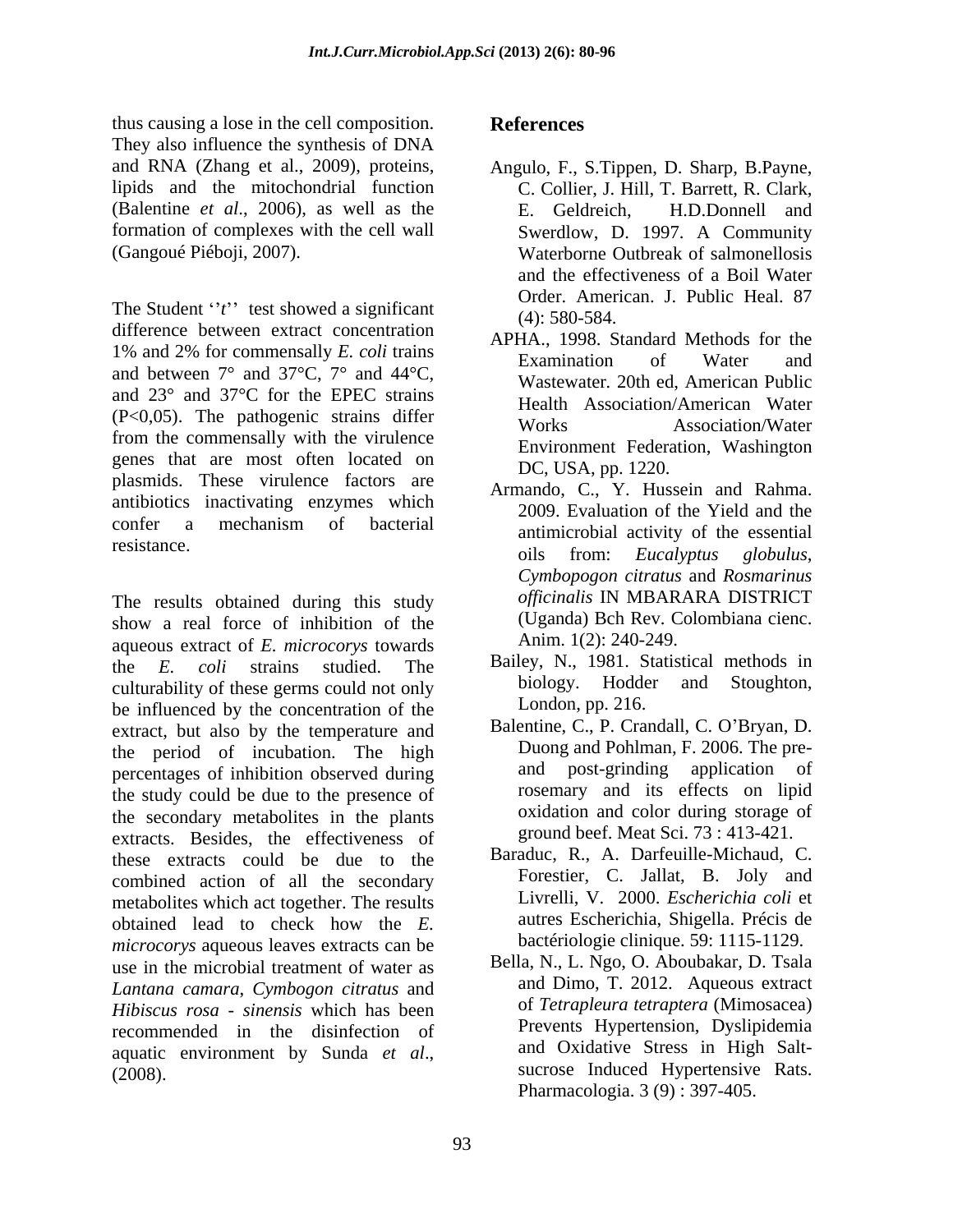- l Université de Montpellier II :
- Cowan, M., 1999. Plant products as antimicrobial agents. Clini.Microbiolo. Rev. 12(4): 564-570. Mater. 162: 1223–1227.
- De Billerbeck, V.-G., C. Roques, P. antifongique de produits à base d'huiles essentielles. Hygienes*.* X(3) :
- animale en milieu tropical : Evaluation quelques plantes aromatiques et épices. Microb. Hyg. Alim. 6(16) : 3-12.
- 
- 
- Franco, J., T. Nakashima, L. Franco and and antimicrobial *in vitro* activity of the essential oil *Eucalyptus cinerea* F. Mull. ex Benth., Myrtaceae, extracted
- Gangoué, P., 2007. Caractérisation des
- Chaix, G., 2002. Etude des flux de gènes Garcia-Ripoll, A., A.M. Amat, A. Arques, dans un verger à graines d'Eucalyptus **R. Vicente, M..M. Ballesteros Martin**, grandis à Madagascar. Thèse de doctorat de l'Ecole Doctorale de Malato, S. 2009. Confirming Biologie Intégrative, Montpellier, pp. 274. biocompatibility enhancement by solar J.A. Sanchez Perez, I. Oller and Malato, S. 2009. Confirming *Pseudomonas* putida as a reliable bioassay for demonstrating photo-oxidative processes of a biorecalcitrant effluent. J. Hazard. Mater. 162: 1223–1227.
	- Vanière and Marquier P. 2002. Antibacterial activity of leaf essential Activité antibactérienne et oils of *Eucalyptus globulus* and Ghalem, B., and Mohamed, B. 2008. *Eucalyptus camaldulensis*. African. J. Pharm. Pharmacol. 2(10): 211-215.
- 248-251. Gray, A.M., and Flatt, P.R. 1998. De Souza, C., K. Koumaglo and Gbeassor, M. 1994. Contribution à *Eucalyptus globulus* (*Eucalyptus*) are l'étude des procédés de conservation associated with pancreatic and extrades denrées alimentaires d origine pancreatic effects in mice. J. Nutrit. Antihyperglycemic actions of 128 : 2319 2323.
	- de l'action antimicrobienne de Hans, W. K., 2007. 1000 plantes aromatiques et médicinales. Terre édition. pp.6-7.
- Edima, H., L. Tatsadjieu, C. Mbofung and Holt, J., N. Krieg, P. Sneath, J. Staley and Etoa, F-X . 2010. Anti-bacterial profile Williams, S. 2000. Bergey s Manual of some beers and their effect on some of Determinative Bacteriology. 9th selected pathogens. African. J. Edn., Lipponcott Williams and Biotechnol. 9(36): 5938-5945 Wilkins, Philadelphia. pp.787. of Determinative Bacteriology. Edn., Lipponcott Williams and
- Farnsworth, N.R., O. Akerele, A.S. Hörman, A., and Hänninen ML. 2006.<br>Bingel, D.D. Soejarto and Guo, Z. Evaluation of the lactose Tergitol-7, 1986. Places des plantes médicinales m-Endo LES, colilert 18, readycult dans la thérapeutique. Bull. de l'organisation. mondiale de la santé. 64 (2): 159-164. Boller, C. 2005. Chemical composition water samples. Water Res. 40: 3249- Hörman, A., and Hänninen ML. 2006. Evaluation of the lactose Tergitol-7, coliforms 100, water-check-100, 3M petrifilm EC and dry cult coliform test methods for detection of total coliforms and *Escherichia coli* in 3256.
	- in different time intervals. Rev. bras. farmacogn. 15(3) : 191-194. Hänninen, M.L. 2004. *Campylobacter* bêta-lactamases et leur inhibition par les extraits de plantes médicinales. organisms in surface water in South Thèse de doctorat. Liège. pp. 127. western Finland, 2000- 2001. Appl. R. Rimhanen-Finne, L. Maunula, C.H. Von Bonsdorff, N. Torvela, A. Heikinheimo and spp., *Giardia* spp., *Cryptosporidium* spp., noroviruses, and indicator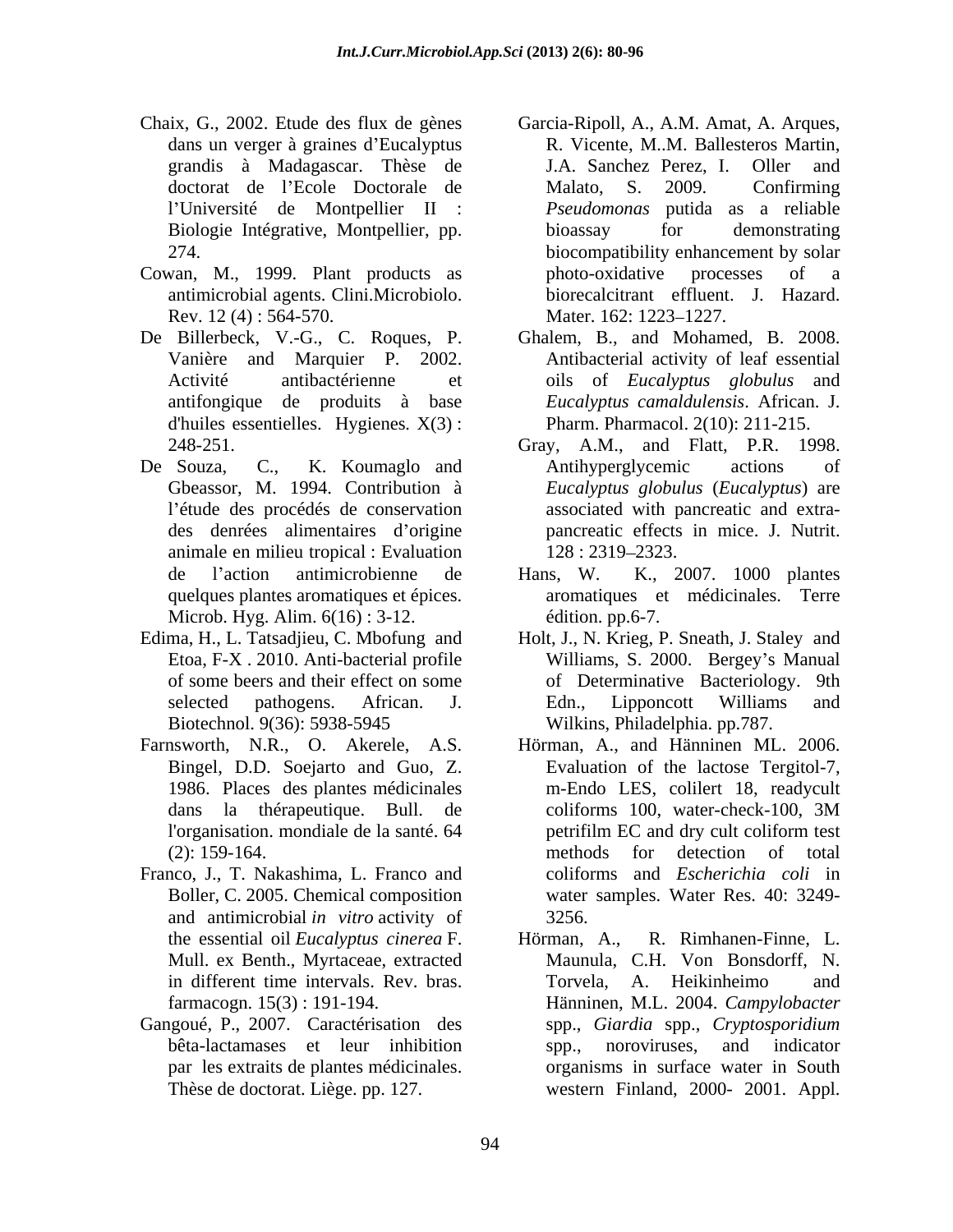Environ. Microbiol. 70: 87-95. Biol.Sci. 3(6): 622-632.

- Jehl, F., M. Chomarat, M. Weber and Odebiyi, O., and Sofowora, E. 1978. à la prescription. Paris : édition
- Le Minor, L., and Véron, M. 1989.
- Lee, K., and Shibamoto, T. 2001. western Nigeria. J. Clinical. Inhibition of malonaldehyde formation
- Lessard, E., and Siebuth, J. 1983. Survival Appl. Environ. Microbiol*.* 45: 950-
- Loguercio, A., A. Battistin, A. Vargas, A. Henzel and Witt, N. 2005 Atividade (*Syzygium cumini* (L.) Skells). Ciência Rural*.* 35(2): 371-376.
- Milane, H., 2004. La quercétine et ses Rizk, A.M., 1982. Constituents of plants
- Millogo, H., I.P. Guisson, O. Nacoulma microbiologie, biologie, interprétation and Traore, A. S. 2005. Savoir des résultats, Paris (France), Dunod.
- Nougang, M.E., M. Nola, E.Djuikom, and Ateba Bessa, H. 2011. Abundance Favoris Microbiotic Parameters. The Hotse Current and the science of the science of the science of the current A. Sti. Sci. Sci. 10. In the science of the science of the science of the science of the science of the science

- Gerard, A. 2003. De l'antibiogramme Phytochemical screening. Nigeria medicinal plants. L*oydia*. 41: 234-235.
- Biomerieux. pp 22. Okeke, I., N. Lamikanra, A. Steinruck and Bactériologie Médicale. Flammarion *Escherichia coli* strains from cases of ed., Paris. pp 1170. childhood diarrhea in provincial South Kaper, J.B. 2000. Characterization of *Escherichia coli* strains from cases of western Nigeria. J. Clinical. Microbiol.. 38: 7-12.
- from blood plasma oxidation by aroma Parekh, J., and Chanda, S. V. 2007. In extracts and aroma components vitro antimicrobial activity and isolated from clove and eucalyptus. phytochemical analysis of some Indian Food. Chem. Toxicol. 39: 1199–1204. Turdicinal plant. Turkish. J. Biol. 31: vitro antimicrobial activity and phytochemical analysis of some Indian 53-58.
- of natural sewage populations of Raven, P. H., R.F. Evert and Eichhorn, S. enteric bacteria in diffusion and bath E. 2007. Biologia vegetal. 5. ed. Rio chambers in the marine environment. de Janeiro: Guanabara Koogan. pp 728.
- 959. Regnault, Jean-Pierre., 2002. Eléments de microbiologie et d immunologie. Editions Décarie. Montréal. pp 601.
- antibacteriana de extrato hidro- Riberau-Gayon, J., and Peynaud, E. 1968. alcoólico de folhas de jambolão Les composes phénoliques des végétaux, Traité d'œnologie, Dunod éd., Paris. pp.254.
- dérivés: molécules à caractère pro- growing in Qatar, Fitoterapia. 52 (2) : oxydant ou capteurs de radicaux  $5 - 42.$
- libres; études et applications Rodier, J., 1996. L'analyse de l'eau : eaux thérapeutiques. Thèse de doctorat. naturelles, eaux résiduaires, eaux de Strasbourg. pp 268. The contract of the chimic physicochimie. traditionnel et médicaments mer, chimie, physicochimie, microbiologie, biologie, interprétation des résultats, Paris (France), Dunod. pp.1384
- traditionnels améliorés. Colloque du Santos, S.C., and Mello, J.C.P. 2003. 9 décembre. Centre européen de Taninos. In: SIMÕES, C.M.O. (Orgs). santé humanitaire -Lyon. **Example 1** Farmacognosia: da planta ao O.V. Noah Ewoti, L.M. Moungang Alegre/Florianópolis: UFRGS/UFSC, Farmacognosia: da planta ao medicamento*.* 5ed. Porto pp.615-683.
- of faecal coliforms and pathogenic *E. coli* strains in groundwater in the Savarimuthu, I. 2006 In vitro coastal zone of Cameroon (central antibacterial activity of some plant Africa), and relationships with some essential oils. BMC Complemen. Seenivasan, P., J. Manickkam and Savarimuthu, I. 2006 *In vitro* Alter. Med.6:39.